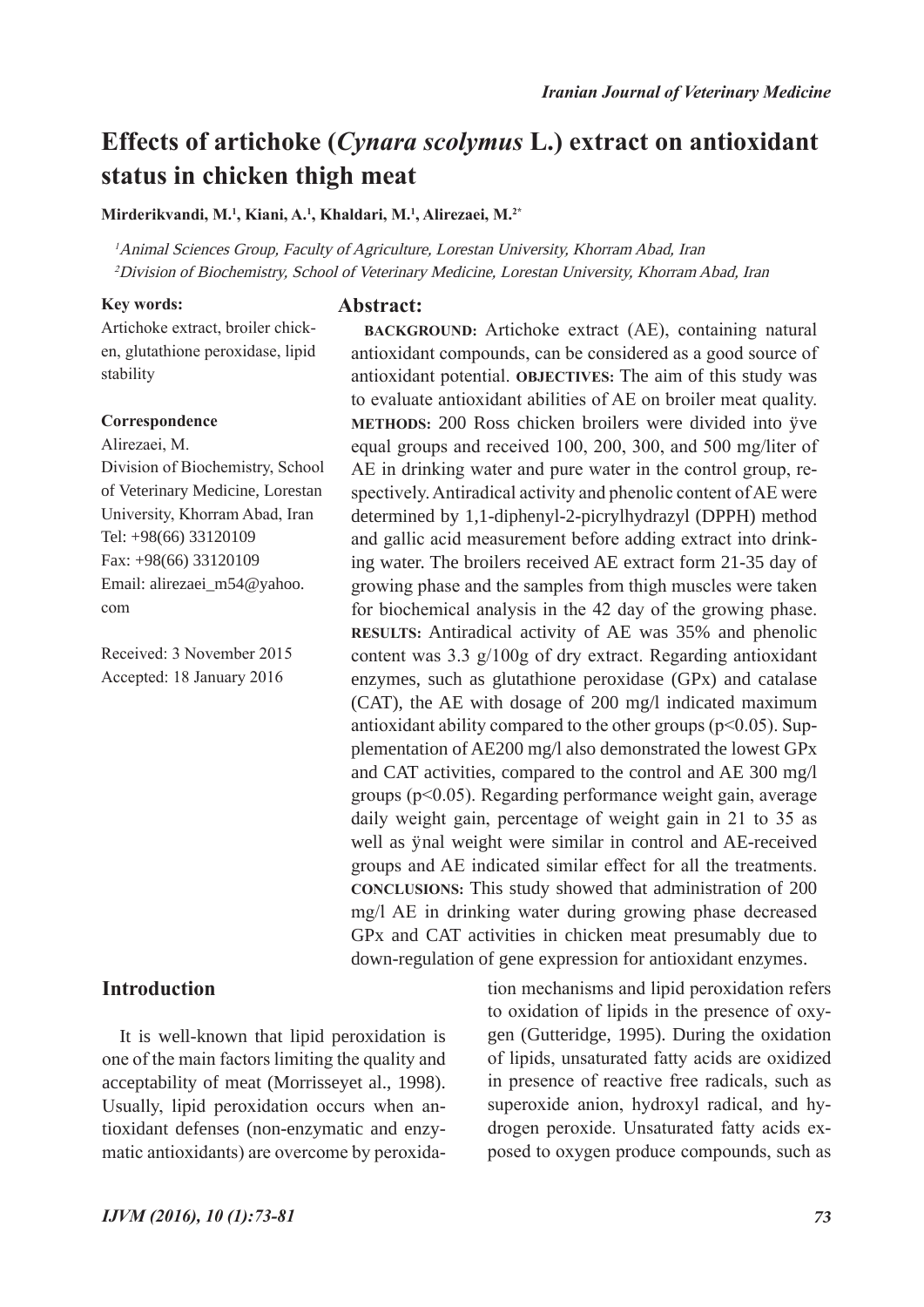malondialdehyde (MDA), therefore, MDA has been widely used as an indicator of lipid peroxidation in meat (Alirezaei et al., 2012). The antioxidant system contains non-enzymatic and enzymatic antioxidants (Sies, 1997). Glutathione peroxidase (GPx), catalase (CAT), and superoxide dismutase (SOD) are enzymatic antioxidants. SOD converts superoxide anion into hydrogen peroxide (H2O2). Then, CAT removes hydrogen peroxide by converting it into water and oxygen. GPx also removes hydrogen peroxide by oxidizing the glutathione into its oxidized form (Gutteridge, 1995), and also converts H2O2 into water. Natural components including phenolic acids, favonoids, polyphenols, retinoids, tocopherols, and ascorbic acid act as non-enzymatic antioxidant (Chu et al., 2000).

A number of byproducts as sources of natural antioxidant compounds have been studied, such as Oregano, Sage, and Rosemary on meat quality of broilers (Bustoglou et al., 2002; Lopez-Bote et al., 1998). Artichoke (Cynarascolymus L.), as a rich source of non-enzymatic antioxidants, is a potential good source of antioxidant activity since it contains poly phenolic compounds, with mono- and dicaffeoylquinic acids as the major chemical components (Table 1). The most well-known caffeoylquinic acid derivative identifed in artichoke is cynarin. The other phenolics are the flavones apigenin and luteolin, and the anthocyanidinscyanidin, peonidin, and delphinidin have also been found in artichoke (Lattanzio et al., 2009).

The aim of the present study was to evaluate antioxidant effect of AE in drinking water on meat quality of broilers. This effect was evaluated by antioxidant enzyme activities, such as GPx and CAT and lipid peroxidation marker as shown by MDA content.

## **Materials and Methods**

**Birds and treatments:** A total of 200 oneday-old broiler chickens (Ross) obtained from

a commercial hatchery (Dorbal Company, Boroojerd, Iran) were used in the present study. The chickens received 5% sugar and lemon juice mixture for 15 hours as soon as they arrived to the hall. The chickens were fed and reared according to Ross guidelines with similar diets throughout the experiment. All chickens were fed pre-starter (0.0-10 days), starter (11-21 days), grower (22-35 days), and finisher (36-42 days) diets. The ingredients and nutrient contents of the diets are shown in Table 2. The chickens had freely accessed to drinking water and exposed to 23 hours of light and 1 hour of darkness, daily. Vaccinations were performed against Newcastle and Bronchitis on the 4th and 18th days of the experiment. From day 21, chickens were randomly allocated into fve treatments. Each treatment included 40 birds (male and female equally). AE obtained from Barij Essance Company (Kashan, Isfahan, Iran) (99% purity) was added to the chickens' drinking water from day 21 to day 35 of the experiment (Nateghi et al., 2013).

Drinking water was either with 100 (AE100), 200 (AE200), 300 (AE300), and 500 (AE500) mg per liter of AE or without AE (control group). At the end of the experiment (42 d), 40 chickens (8 chickens per each treatment) were randomly selected and slaughtered. Meat samples were taken from thigh muscles and were stored at -80°C for one month. Animal care, slaughter, and sampling methods used in the present study were approved by the Institutional Animal Care and Use Committee (IA-CUC) of Lorestan University.

**Antiradical activity and phenol content determination:** Radical scavenging activity of AE was determined using DPPH method according to Burits and Bucar (2000). In brief, different concentrations of ascorbic acid  $(0.0, 2, 4, 6, 8, and 10, and 10)$  were taken in different test tubes. The volume was adjusted to 100 µl by adding methanol. For drawing curve calibration, five ml of a  $0.1$  mM methanolic solution of DPPH was added to the standard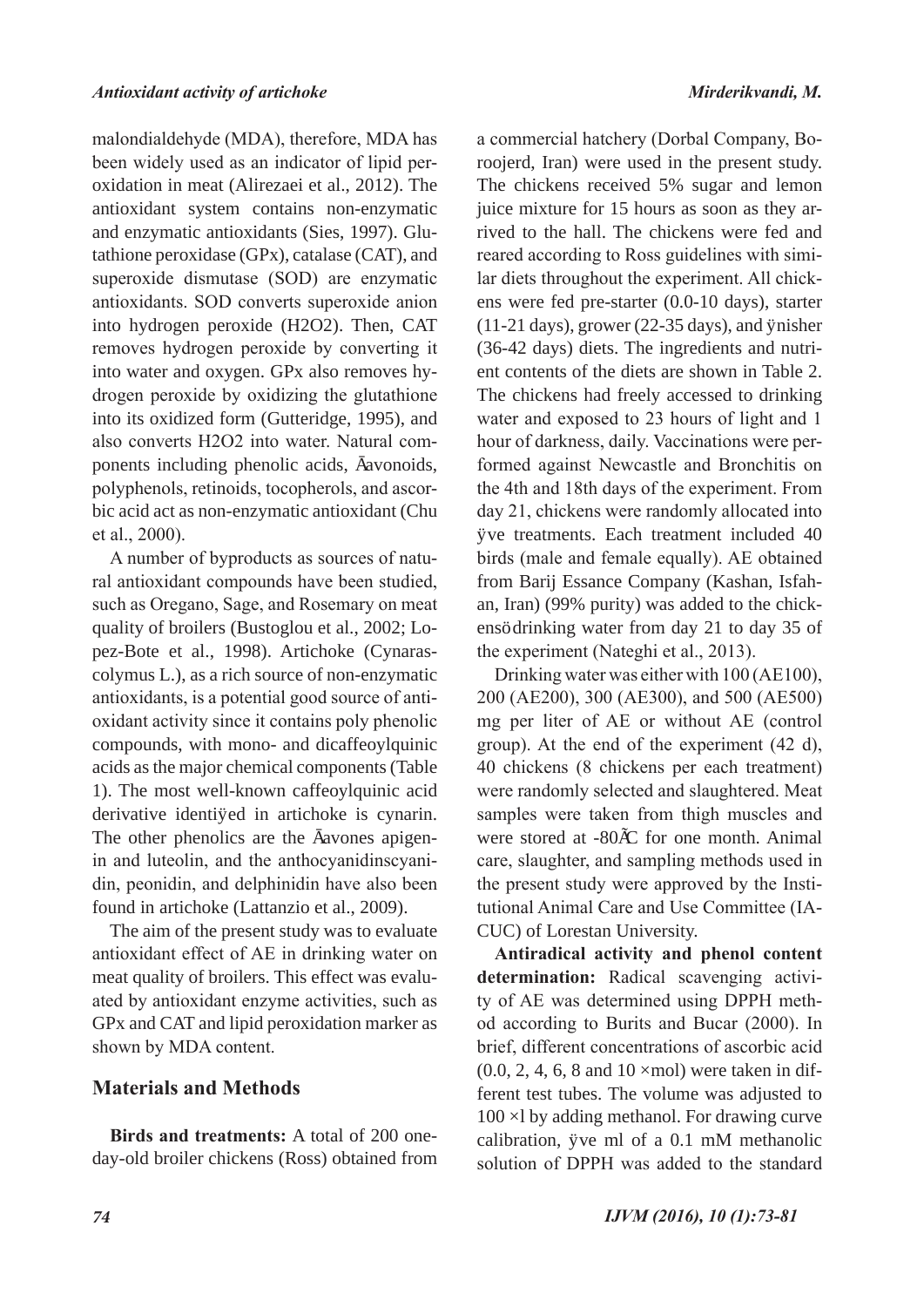tubes and shaken vigorously. The tubes were incubated at 27°C for 30 min. Similarly for AE samples, 50 µl and fve ml of a 0.1 mM methanolic solution of DPPH were mixed and shaken vigorously. The control was prepared as above without addition of AE extract. The absorbance of the standards and AE samples (three samples) were measured at 517 nm by a spectrophotometer (52000 UV Model; WPA; Cambridge, UK). Radical scavenging activity was expressed as the percentage of inhibition and was calculated using the following formula:

% Radical scavenging activity = (Control Absorbance - Sample Absorbance/Control Absorbance) ×100.

The concentration of phenolic compounds in AE extract was determined according to the Singh et al.  $(2002)$ . The AE  $(1 \text{ g})$  was dissolved in 100 ml distilled water (w/v). Then 20 µl of the dissolved AE were mixed with 1.58 ml water and 100 µl of Folin-Ciocalteu reagent as well as 300 µl of sodium carbonate solution (7%). The mixture were held for 30 min at the dark condition in room temperature. The absorbance was measured at 765 nm by a spectrophotometer. The estimation of phenolic compounds in AE was determined in triplicate and the results were averaged. Results were expressed as gallic acid equivalents. The free radical scavenging potential of Artichoke extract (AE) was 35% and the phenolic content of AE was  $3.3 \pm 0.2$  g per 100 g of dry extract.

**Muscle preparation for protein measurement, MDA detection and enzyme assay:**  Thigh samples were thawed and manually homogenized via liquid nitrogen in cold phosphate buffer (pH 7.4, 0.1 M) containing 5mM EDTA , the debris removed by centrifugation at 5000g for 10 min (Centrifuge 5415 R; Rotofx 32 A, Germany) (Alirezaei et al., 2012). Supernatants were recovered and used for measurement of protein, antioxidant enzyme activities and MDA concentration.

**Protein measurement:** Protein content of

the tissue homogenates was determined using the colorimetric method of Lowry with bovine serum albumin as a standard (Lowry et al., 1951).

**Measurement of glutathione peroxidase (GPx) activity:** The activity of Glutathione peroxidase (GPx) was evaluated with Randox®GPx detection kit according to the manufacturer's instructions as described previously (Alirezaei et al., 2012). GPx catalyzes the oxidation of glutathione (GSH) by cumene hydroperoxide. In the presence of glutathione reductase (GR) and NADPH, the oxidized glutathione (GSSG) is immediately converted to the reduced form with a concomitant oxidation of NADPH to NADP+. The decrease in absorbance was measured spectrophotometrically against blank at 340 nm (52000 UV Model; WPA; Cambridge, UK). One unit (U) of GPx was defined as l µmol of oxidized NADPH per min per milligram of tissue protein. The GPx activity was expressed as unit per milligram of tissue protein (unit/mg protein).

**Measurement of catalase (CAT) activity:**  Tissue catalase activity was assayed using the method described by Cliaborne (1986) and reported by Alirezaei et al. (2012). In brief, 900 µl of potassium phosphate (5 mM), 50 µl H2O2 (19 mM), and 50µl of homogenized tissue were added into a tube. The reaction was initiated by adding H2O2 and absorbance change was measured at 240 nm for 30 seconds (52000 UV Model; WPA; Cambridge, UK). The molar extinction coefficient for H2O2 is 43.6/Mcm. The CAT activity unit (U) was defined as 1 µmol of H2O2 consumption per min per milligram of tissue protein (U/mg protein).

**Measurement of MDA content:** The amount of lipid peroxidation was indicated by the content of thiobarbituric acid reactive substances (TBARS) in the homogenates. Tissue MDA was determined by following production of thiobarbituric acid reactive substances as described previously (Subbarao et al., 1990). In short, 40 µl of supernatant was added to 40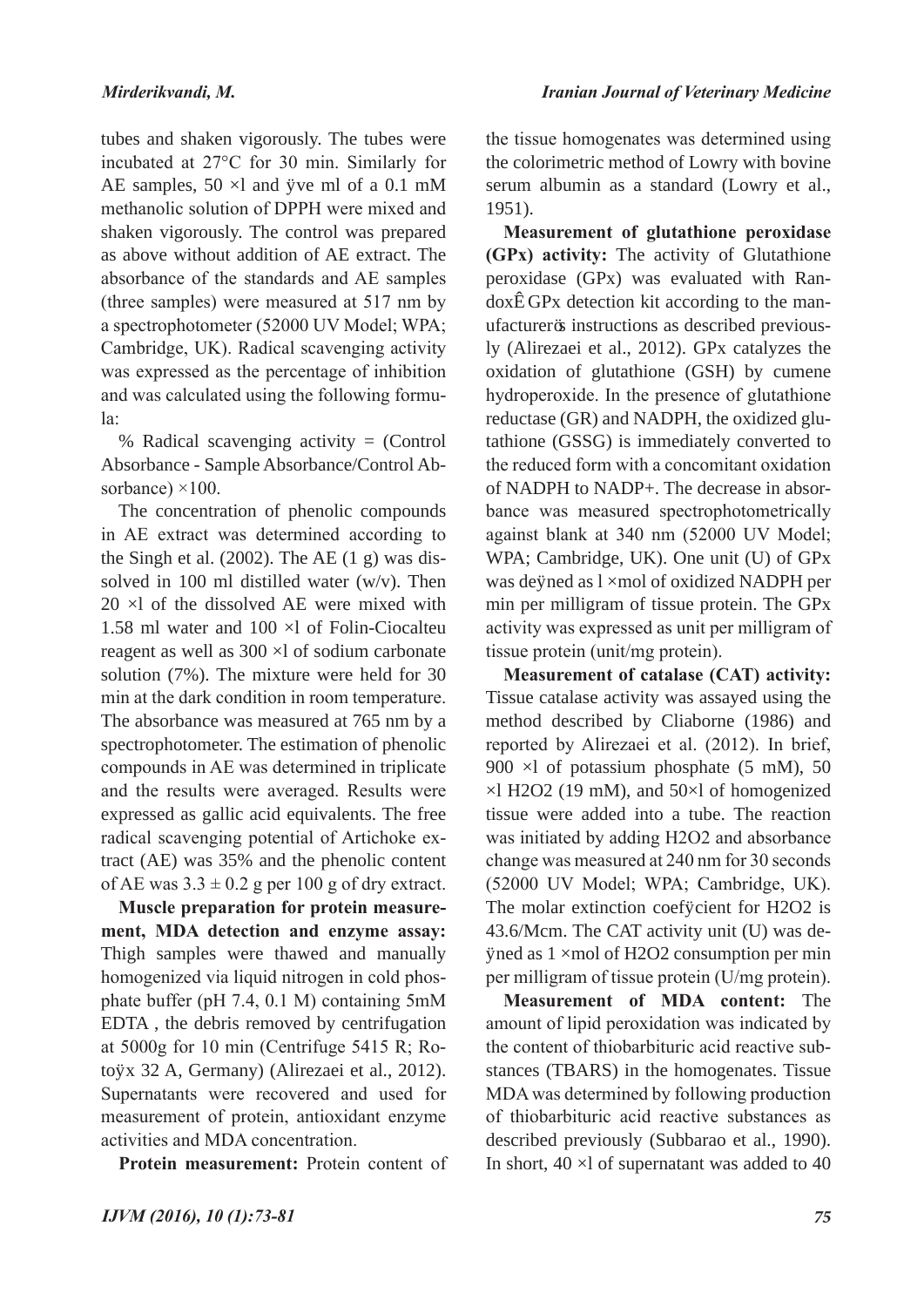µl of 0.9% NaCl and 40 µl of deionized H2O, resulting in a total reaction volume of 120 µl. The reaction was incubated at 37ºC for 20 min and stopped by the addition of 600 µl of cold 0.8 mol/l hydrochloride acid, containing 12.5% trichloroacetic acid. Following the addition of 780 µl of 1% TBA, the reaction was boiled for 20 min and cooled at 4ºC for 1 hour. In order to measure the amount of TBARS produced by the homogenate, the cooled reaction was spun at 1500 g in a microcentrifuge for 20 min and the absorbance of the supernatant was spectrophotometrically read at 532 nm, using an extinction coefficient of  $1.56\times105/$ mol cm (52000 UV Model; WPA; Cambridge, UK). The blanks for all of the TBARS assays contained an additional 40 µl of 0.9% NaCl, instead of homogenate as just described. MDA results were expressed as nmol per milligram of tissue protein (nmol/mg protein).

**Statistical analysis:** This experiment was conducted in a complete randomized block design. The data obtained from the experiment were statistically analyzed using GLM procedure by SAS software (SAS, 2003). Signifcant differences among the control and treatment groups were compared using Duncan's multiple range tests with a 5% probability (Duncan, 1955). REG procedure was used to make a correlation between AE and content of TBARS ( $r = -0.14$ ,  $p = 0.37$ ).

## **Results**

Effect of AE on GPx and CAT activities in broiler thigh muscles was shown in Figures 1 and 2, respectively. The results showed that AE significantly decreased the GP<sub>x</sub> activity in AE100, AE200, and AE500 mg/l, compared to control group  $(p<0.05)$ . In respect to antioxidant enzymes, such as GPx and CAT, the AE with dosage 200 mg/l indicated maximum antioxidant ability compared to the other groups. AE 200 mg/lalso demonstrated the lowest GPx and CAT activities when compared to the con-



Figure 1. Means  $\pm$  SD of glutathione peroxidase (GPx) activity in broiler thigh meat in control, AE 100 (100 mg/l), AE 200 (200 mg/l), AE 300 (300 mg/l) and AE 500 (500 mg/l) of Artichoke extract in liter drinking water. a,b means with different superscripts differ significantly ( $p<0.05$ ). AE decreased significantly GPx activity in dosages 100, 200 and 500 mg/l in comparison with control group ( $p<0.05$ ).



Figure 2. Means  $\pm$  SD of catalase (CAT) activity in broiler thigh meat in control, AE 100 (100 mg/l), AE 100 (100 mg/l), AE 200 (200 mg/l), AE 300 (300 mg/l) and AE 500 (500 mg/l) of Artichoke extract in liter drinking water. a,b means with different superscripts differ significantly ( $p<0.05$ ). AE 200mg/l demonstrated the lowest CAT activity. AE decreased significantly CAT activity in AE200 when compared with control, AE300 and AE500 groups  $(p<0.05)$ .

trol and AE 300 mg/lgroups ( $p<0.05$ ).

Supplementation of 100-500 mg/l of AE decreased MDA concentration as a lipid peroxidation marker (Fig. 3). Although the AE-treated groups indicated lower lipid peroxidation marker than the control group, the difference tendency was decreased (p=0.08).

Water Consumption was similar in control and AE-treated groups (p>0.05), the extract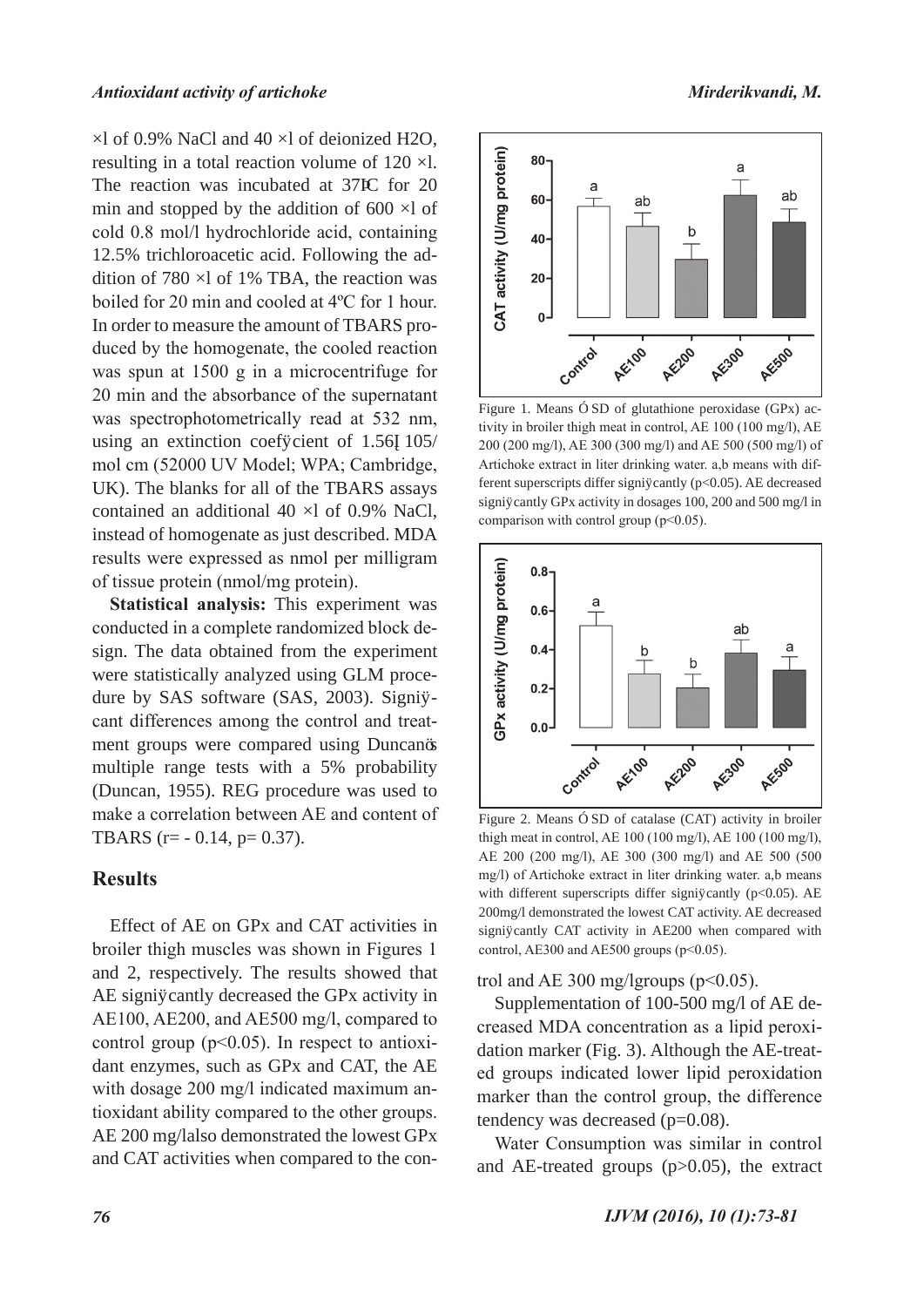

Figure 3. Means  $\pm$  SD of malondialdehyde (MDA) content in broiler thigh meat in control, AE 100 (100 mg/l), AE 200 (200 mg/l), AE 300 (300 mg/l) and AE 500 (500 mg/l) of Artichoke extract in liter drinking water. There was not significant differences among control and AE-treated groups (p>0.05).

Table 1. Mono and dicaffeoylquinic acids in 100 gram of Artichoke extract. (\*) It was taken with permission from Lattanzio et al., 1978; J Food Chem., 24:37-50.

| Caffeoylquinic acid         | mg/100 g dry weight     |  |  |  |
|-----------------------------|-------------------------|--|--|--|
| derivatives*                | $\mathbf{A} \mathbf{E}$ |  |  |  |
| 1-o-Caffeoylquinic acid     | 38.14                   |  |  |  |
| 3-o- Caffeoylquinic acid    | 47.22                   |  |  |  |
| 4-o-Caffeoylquinic acid     | 267.02                  |  |  |  |
| 5-o-Caffeoylquinic acid     | 1544.91                 |  |  |  |
|                             |                         |  |  |  |
| 1,3-o-Dicaffeoylquinic acid | 61.24                   |  |  |  |
| 1,4-o-Dicaffeoylquinic acid | 142.91                  |  |  |  |
| 4,5-o-Dicaffeoylquinic acid | 224.56                  |  |  |  |
| 3,5-o-Dicaffeoylquinic acid | 347.05                  |  |  |  |
| 1,5-o-Dicaffeoylquinic acid | 837.01                  |  |  |  |
| 3,4-o-Dicaffeoylquinic acid | 428.71                  |  |  |  |

had no effect on water consumption in broilers (Fig. 4).

Regarding growth performance, weight gain, average daily weight gain, percentage of weight gain in 21 to 35 d as well as final weight were similar in control and AE-treated groups (p>0.05), and AE indicated similar effect for all the treatments (Table 3).

## **Discussion**

In the present study, the free radical scavenging potential of AE was 35%. In this regard,



Figure 4. Means  $\pm$  SD of water consumption (ml/day/chicken) in 21 to 35 d of growing phase in control, AE 100 (100 mg/l), AE 200 (200 mg/l), AE 300 (3 00 mg/l) and AE 500 (500 mg/l) of Artichoke extract in liter of drinking water. There was not significant differences among control and AE-treated groups ( $p > 0.05$ ).

Wang et al. (2003) reported a wide range of relative activities toward DPPH (8.3- 49.7%), which were correlated with their polyphenol contents (1.7-9.86%) of the different artichoke samples. Moreover, Llorach et al. (2002) showed a relatively high free radical scavenging activity and capacity to inhibit lipid peroxidation in artichoke byproducts. The phenolic values estimated for the edible portion of artichoke give a range of 31-58 mg/g dry matter (Lattanzio and Sumere van, 1987). Our results showed that phenolic content of AE was  $3.3 \pm$ 0.2 g per 100 g of dry extract. In this regard, Schutz et al. (2004) reported that AE had 1.2 g phenolic contents per 100 g dry matter.

Thus, in the present study, AE had relatively high content of phenolic compounds compared to the previous reports. Phenolic compounds are the secondary metabolites and one of the best sources of natural antioxidants (Balasundram et al., 2006). Cynarin is the main phenolic compound in artichoke (Llorach et al., 2002). Other favonoids, such as the flavones (apigenin and luteolin) and anthocyanidins (cyanidin, peonidin, and delphinidin) have been found in Artichoke (Lattanzio et al., 2009). The scavenging activity against ROS and antiradical activity of Artichoke was lin-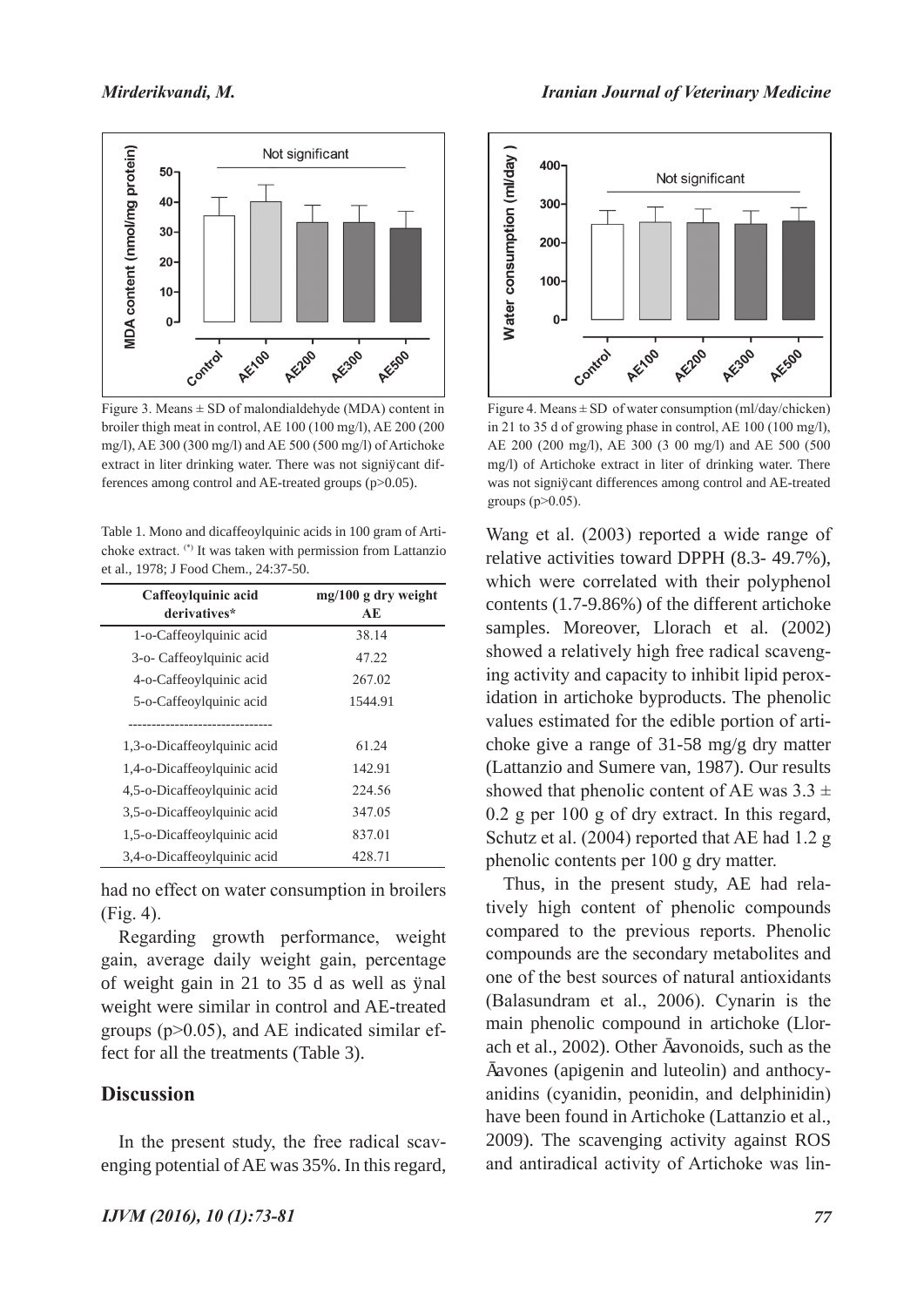#### *Antioxidant activity of artichoke Mirderikvandi, M.*

Table 2. Ingredient composition (%) and nutrient content of the chicken's diet (0-42 day). (1) One Kg Concentrate = Carbonate Calcium 174.06 g, Dicalcium phosphate 313.63 g, DL-Methionine 49.26 g, L-Lysine 21.35 g, Vitamin premix 41.05 g, Mineral premix 41.05 g, Salt 57.47 g, Soybean powder 240.56 g, Antioxidant 41.05 g, Colin colorid 20.53 g.

|                          | Pre-starter $(0-10 d)$ | Starter (11-21 d) | Grower (22-35 d) | Finisher $(36-42 d)$     |
|--------------------------|------------------------|-------------------|------------------|--------------------------|
| Corn $(\% )$             | 45.3                   | 47.9              | 46.7             | 47.8                     |
| Soybean meal (44% CP)    | 34.8                   | 33.9              | 26.9             | 23.6                     |
| Wheat $(\%)$             | 7                      | 12                | 20               | 22                       |
| Maize Gluten meal (%)    | 6                      |                   |                  | $\overline{\phantom{a}}$ |
| Concentrate1             | 6.9                    | 6.2               | 6.4              | 6.6                      |
| Calculated composition   |                        |                   |                  |                          |
| ME (Meal/kg)             | 2.96                   | 2.88              | 2.95             | 2.99                     |
| Crude protein $(\%)$     | 24.3                   | 21.2              | 18.8             | 17.6                     |
| Calcium $(\%)$           | 1.10                   | 1.00              | 1.00             | 1.00                     |
| Available phosphorus (%) | 0.55                   | 0.50              | 0.50             | 0.50                     |
| Sodium $(\%)$            | 0.22                   | 0.21              | 0.18             | 0.18                     |
| Lysine $(\% )$           | 1.29                   | 1.09              | 0.95             | 0.88                     |
| Methionine (%)           | 0.59                   | 0.51              | 0.45             | 0.43                     |
| Met+Cys $(\%)$           | 0.93                   | 0.80              | 0.72             | 0.68                     |
| Linoleic acid $(\% )$    | 1.27                   | 1.30              | 1.29             | 1.30                     |
| Tryptophan $(\%)$        | 0.24                   | 0.23              | 0.20             | 0.18                     |

Table 3. The Effect of Artichoke Extract (AE) on Weight Gain, Average Daily Gain and Weight Gain (%) in 21-35 d in broiler chickens. There were not significant differences among the groups for weight gain, average daily weight gain, percent of weight gain in 21-35 days and final weight of the treatments ( $p > 0.05$ ).

| <b>Treatment</b>         | Period                | Control | <b>AE 100</b> | <b>AE 200</b> | <b>AE 300</b> | <b>AE 500</b> | <b>SEM</b> | p-Value |
|--------------------------|-----------------------|---------|---------------|---------------|---------------|---------------|------------|---------|
| Intel Weight $(g)$       |                       | 47.190  | 46.610        | 45.160        | 45.360        | 45.970        | 0.34       | 0.29    |
| Weight Gain $(g)$        | 1 to 21 (Starter)     | 638.14  | 649.94        | 654.14        | 656.32        | 662.08        | 4.37       | 0.54    |
|                          | 21 to 42 (Grower)     | 1505.23 | 1485.28       | 1468.05       | 1503.23       | 1462.05       | 9.43       | 0.51    |
|                          | 1 to 42 (Total)       | 2143.36 | 2135.22       | 2122.19       | 2159.54       | 2124.13       | 9.50       | 0.76    |
|                          | 21 to 35              | 744.73  | 721.93        | 740.00        | 722.88        | 712.13        | 5.60       | 0.33    |
|                          | (Experimental Period) |         |               |               |               |               |            |         |
| Average Daily Gain (g)   | 1 to 21 (Starter)     | 30.38   | 30.94         | 31.14         | 31.25         | 31.52         | 0.21       | 0.54    |
|                          | 21 to 42 (Grower)     | 71.677  | 70.727        | 69.907        | 71.582        | 69.621        | 0.45       | 0.51    |
|                          | 1 to 42 (Total)       | 51.032  | 50.838        | 50.528        | 51.417        | 50.574        | 0.23       | 0.76    |
|                          | 21 to 35              | 53.195  | 51.566        | 52.857        | 51.634        | 50.866        | 0.40       | 0.33    |
|                          | (Experimental Period) |         |               |               |               |               |            |         |
| Weight Gain $(\%)$ 21-35 | <b>Total Weight</b>   | 34.75   | 33.82         | 34.89         | 33.47         | 33.53         | 0.69       | 0.46    |
|                          | Final Weight          | 34.003  | 33.103        | 34.163        | 32.791        | 32.829        | 0.68       | 0.47    |
| Final Weight $(g)$       |                       | 2190.55 | 2181.83       | 2167.35       | 2204.90       | 2170.10       | 9.54       | 0.76    |

early correlated to its phenolic concentration (Llorach et al., 2002). In fact, AE is known as a natural non-enzymatic antioxidant (Balasundram et al, 2006) because of its high phenolic contents.

As previously mentioned, for evaluation of the effects of AE on antioxidant status and meat quality, some antioxidant enzymes and

the concentration of MDA as a lipid peroxidation marker were measured. GPx and CAT are two key antioxidant enzymes that can decompose hydrogen peroxide to water (Kheradmand et al., 2010). With respect to antioxidant enzyme activities, our results showed a significant decrease in GPx and CAT activates in AE 200 mg/l-treated broilers. In this regards,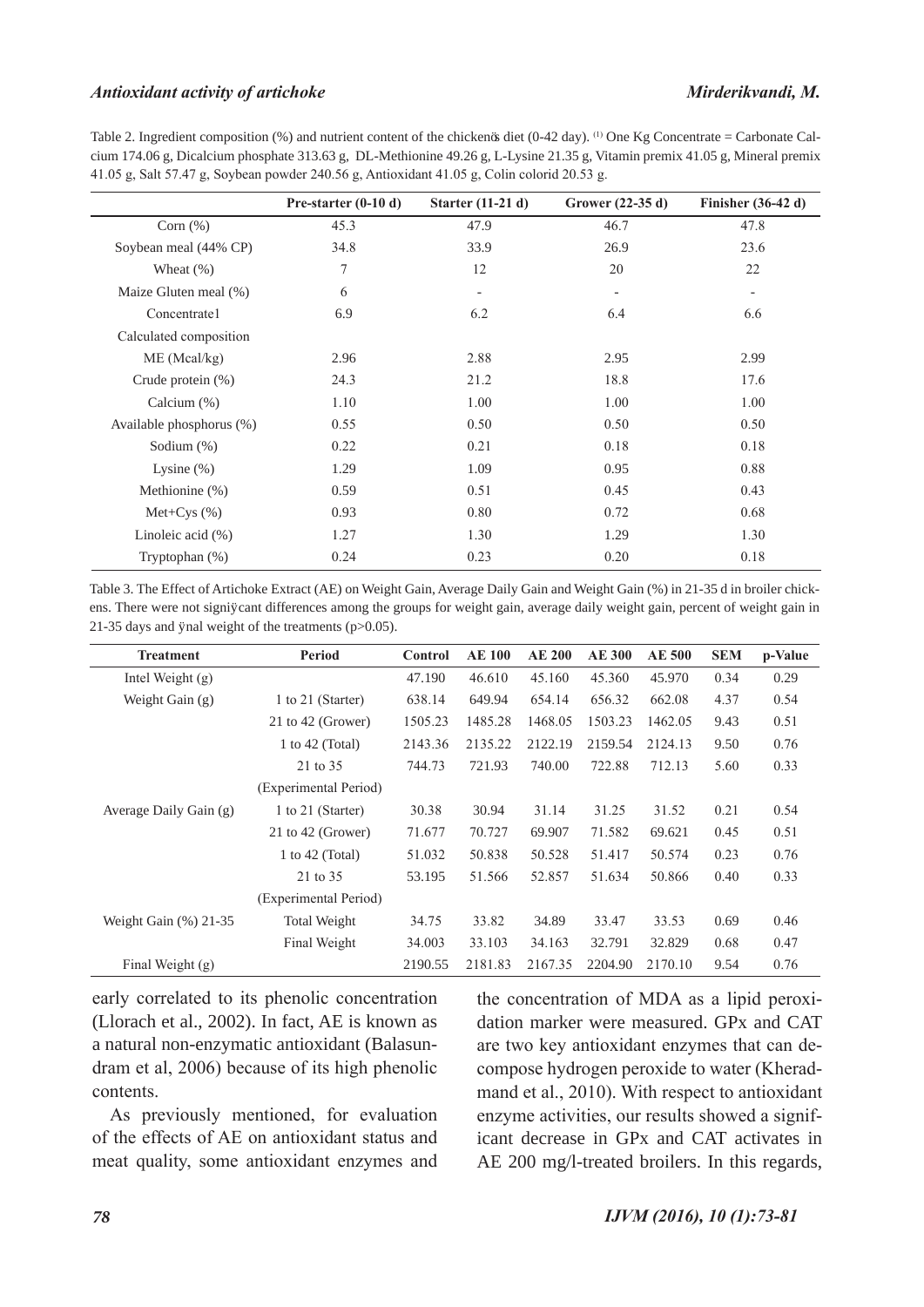Bobek et al. (1998) performed a hypercholesterolemic study in which rats were fed with a diet supplemented with tomato, apple, or grape pomaces. In all of the supplemented diets, decreases were observed in SOD, CAT, and GPx enzymes (range 36-56%). Dietary supplementation with thyme oil and thymol, rich in antioxidant terpenoids, also prevented the age-induced decline of GPx activity in rat brain (Youdim and Deans, 2000).

Moreover, Breinholt et al. (1999) observed activity of GPx and Glutathione reductase (GR) decrease after gavage administration of natural favonoids to rats. Experimental administration of low molecular weight antioxidant (such as poly phenolic components) has also been shown to cause compensatory changes in enzymatic antioxidant defenses (Sohal and Allen, 1986). In this setting, Masella et al. (2005) have expressed that "Antioxidant Responsive Elements (AREs) are present in the promoter regions of many of the genes inducible by oxidative and chemical stresses". Thus, it appears that in the present study, consumption of AE (as source of phenolic compounds) was able to decrease activity of the GPx and CAT by the compensatory mechanism via AREs. This effect presumably is due to quenching of free radicals by phenolic compounds in AE-treated broilers compared to the control group (Chu et al., 2000).

It is well-known that superoxide radicals and peroxides are continuously produced within the cell by various subcellular reactions. The frst defense of the cell to protect against oxidation is non-enzymatic antioxidants (Sies, 1997). If the non-enzymatic antioxidants are not adequate to cope with continuously produced free radicals in the cells, then enzymatic antioxidant comes through. Therefore, reduction in GPx activity in 100 and 200 mg /l AE-treated groups probably occurs due to high content of phenolic compound in these groups. Generally, compounds like favonoides and vitamin C destroy free radicals and trap ROS

(Chu et al., 2000). Considering that AE is rich in favonoides and vitamin C, AE might reduce the concentration of ROS in the thigh meat. Reduction in ROS consequently postpones the need for enzymatic antioxidants (i.e. GPx and CAT). On the other hand, the AE may cause a decrease in GPx activity by down regulation of gene expression in the thigh muscles during growing period in broiler chickens. Although we were not able to measure gene-expression of antioxidant enzymes, a previous report indicated a decrease in GPx activity by non-enzymatic antioxidants in broiler muscles and a negative relationship between GPx activity and tissue -tocopherol levels and a positive relationship between MDA and antioxidant enzyme activity has been observed by Maraschiello et al. (1999).

Regarding lipid peroxidation, MDA concentration decreased with AE treatments, however, the differences between groups were not significant. In this regards, Dobbau et al. (2014) demonstrated that the supplementation of Artichoke brackets did not induce any effect on MDA content in rabbit meat. Moreover, Llorch et al. (2002) reported that the extracts from artichoke by-products showed a high capacity to inhibit linoleic acid (LA) peroxidation and prevented lipid peroxidation. The MDA results, probably due to small sample size of broilers or less specific TBA method, is unable to determine differences among the groups as significant.

Herein, weight gain, average daily weight gain; percentage of weight gain in 21 to 35 d as well as final weight were similar in control and AE-treated groups. In this regard, Yildiz et al. (2006) concluded that the supplementation of Jerusalem artichoke as an inulin source with or without Vetch had no adverse effect on laying hen performance. Findings of the current study are in agreement with those of Dora et al (2005), which reported that treatment using Echinacea cob produced a significantly lower body weight compared to the control group,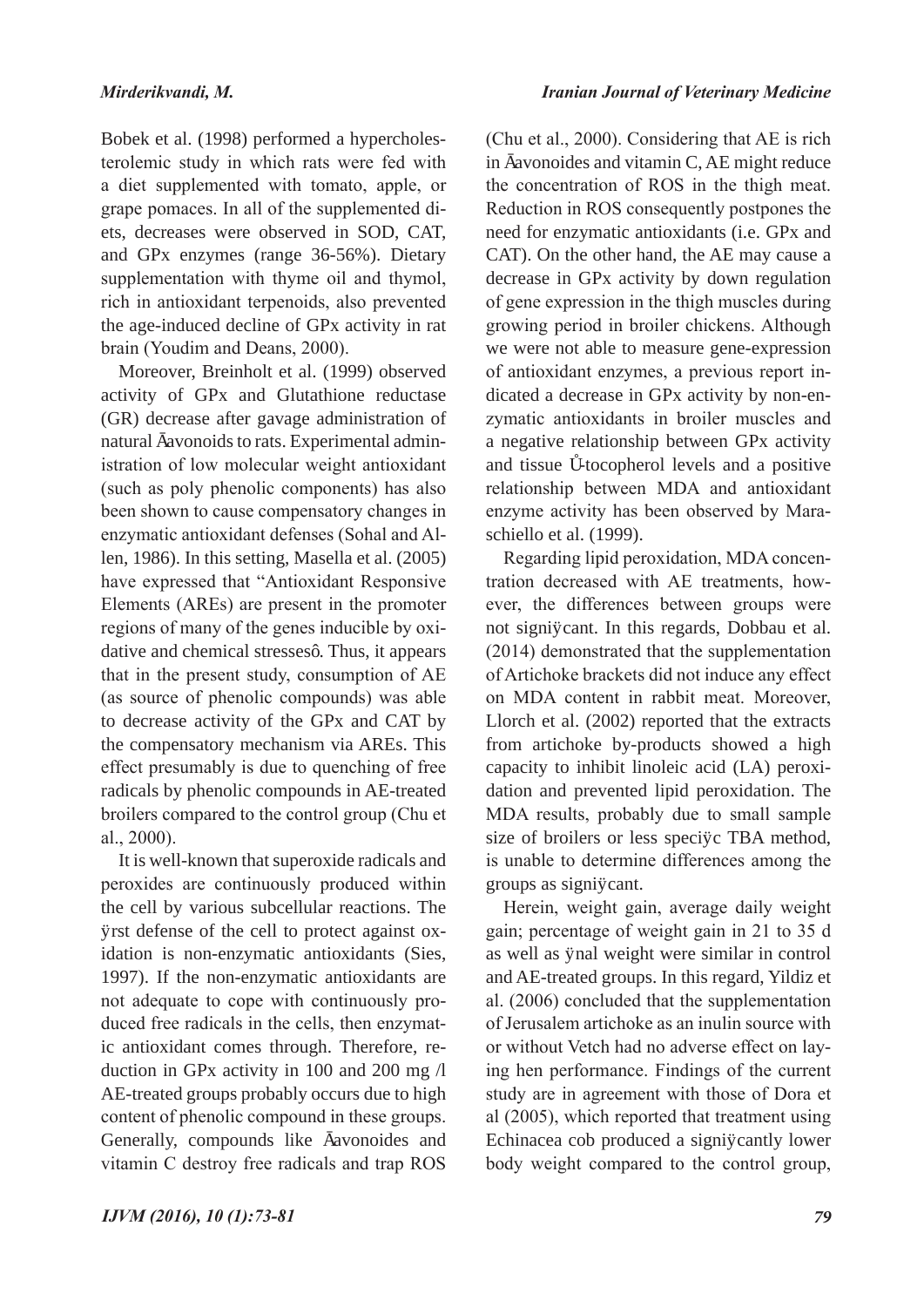and was contrary to those reported by Lee et al. (2004), in which dietary additions of cinnamon to broiler diet improved weight gain. It seems, our results are correct since, AE dose not induce diet consumption or feed conversion ratio to enhance weight gain in the broilers.

Taken together, it seems that administration of 200 mg/l AE in drinking water during growing phase decreases GPx and CAT activities in chicken meat, presumably due to down-regulation of gene expression for antioxidant enzymes. However, further studies should be performed to evaluate antioxidant properties of AE with large sample size of broilers and more specific methods, such as Vyncke (1975), for evaluation of lipid peroxidation in meat of broilers.

## **Acknowledgements**

We are most grateful to Dr. Rasoulian in Razi Herbal Medicines Research Center, Lorestan University of Medical Sciences for his kindly cooperation.

#### **References**

- Alirezaei, M., Reza Gheisari, H., Reza Ranjbar, 1. V., Hajibemani, A. (2012) Betaine: a promising antioxidant agent for enhancement of broiler meat quality. J Br Poult Sci. 53: 699-707.
- Balasundram, N., Sundram, K., Samman, S. 2. (2006) Phenolic compounds in plants and tivity, occurrence, and potential uses. J Food Chem. 99: 191-203.
- Bobek, P., Ozdín, L., Hromadova, M. (1998) 3. The effect of dried tomato, grape and apple pomace on the cholesterol metabolism and antioxidative enzymatic system in rats with hypercholesterolemia. Food/ Nahrung. 42: 317-320.
- Botsoglou, N.A., Fletouris, D.J., Florou-Paneri, 4. P., Christaki, E., Soais, A.B. (2002) Inhibition of lipid oxidation in long-term frozen stored chicken meat by dietary oregano essential oil and -tocopheryl acetate supplementation. J

Food Res. 36: 2007-2013.

- Brand-williams, W., Cuvelier, M.E., Berset, C. 5. (1995) Use of free radical method t evaluate antioxidant activity. Lebensm Wiss Technol. 28: 25-30.
- Breinholt, V., Lauridsen, S.T., Dragsted, L.O. 6. (1999) Differential effects of dietary flavo- noids on drug metabolizing and antioxidant enzymes in female rat. Xenobiotica. 29: 1227- 1240.
- ty of Nigella sativa essential oil. Phytother Res. 14: 323-328. 7. Burits, M., Bucar, F. (2000) Antioxidant activi-
- vonoid content of several vegetables and their antioxidant activity. J Agric Food Chem. 45: 2374-2378. 8. Chu, Y.H., Chang, C.L., Hsu, H.F. (2000) Fla-
- Claibrone, A. (1985) Catalase activity. In: 9. Handbook of the Methods for Oxygen Radical Research. Greenwald, R.A. (ed.) (2<sup>nd</sup> ed.) CRC Press. Boca Raton. p. 283-284.
- Dabbou, S., Gasco, L., Gai, F., Zoccarato, I., 10. Rotolo, L., DabbouFekih, S., Peiretti, P.G. (2014) Dried artichoke bracts in rabbits nu- trition: effects on the carcass characteristics, meat quality and fatty-acid composition. Ani- mal. 8: 1547-1553.
- 11. Dora, A., Roth-Maier, B., Bohmer, M., Maab, N., Damme K., Paulicks, M.B.R. (2005) Efficiency of Echinacea purpureaon performance of broilers and layers. Eur J Poult Sci. 69: 123-127.
- 12. Duncan, D.B. (1955) Multiple range and multiple F test. Biometrics. 11: 1-42.
- 13. Gutteridge, J.M. (1995) Lipid peroxidation and antioxidants as biomarkers of tissue dam- age. Clin Chem. 41: 1819-1828.
- 14. Jacob, R.A. (1995) The integrated antioxidant system. Nutr Res. 15: 755-766.
- 15. Jimenez-Escrig, A., Dragsted, L.O., Daneshvar, B., Pulido, R., Saura-Calixto, F. (2003) In vitro antioxidant activities of edible artichoke (Cy*nara scolymus* L.) and effect on biomarkers of antioxidants in rats. J Agric Food Chem. 51: 5540-5545.
- 16. Kheradmand, A., Alirezaei, M., Birjandi, M.